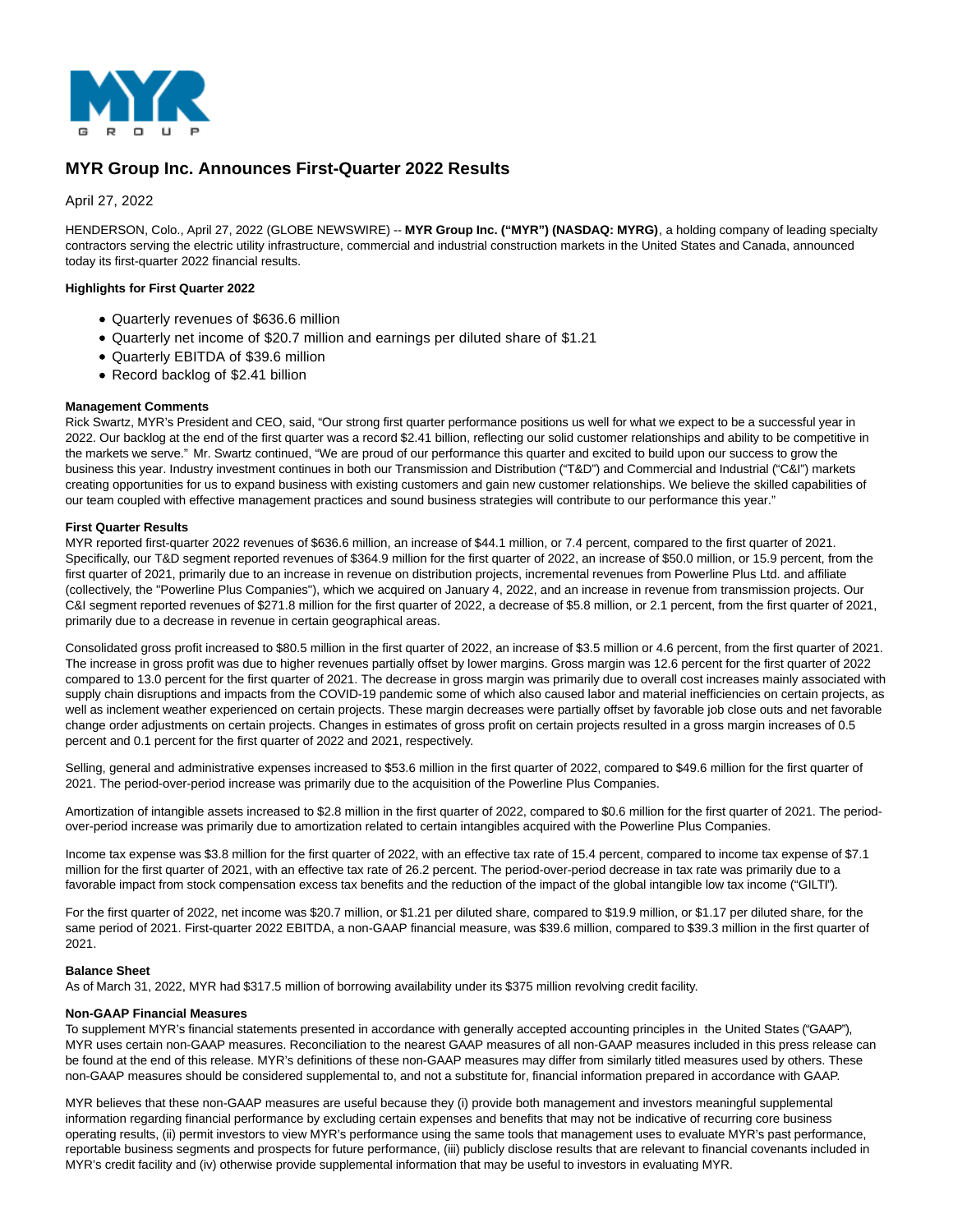### **Conference Call**

MYR will host a conference call to discuss its first-quarter 2022 results on Thursday, April 28, 2022 at 8:00 a.m. Mountain time. To participate in the conference call via telephone, please dial (877) 561-2750 (domestic) or (763) 416-8565 (international) and enter conference ID 9940838, at least five minutes prior to the start of the event. A replay of the conference call will be available through Thursday, May 5, 2022, at 11:00 a.m. Mountain time, by dialing (855) 859-2056 or (404) 537-3406 and entering conference ID 9940838. MYR will also broadcast the conference call live via the internet. Interested parties may access the webcast through the Investor Relations section of MYR's website a[t www.myrgroup.com.](http://www.myrgroup.com/) Please access the website at least 15 minutes prior to the start of the call to register, download and install any necessary audio software. The webcast will be available until Thursday, May 5, 2022 at 11:00 a.m. Mountain time.

#### **About MYR Group Inc.**

MYR Group is a holding company of leading, specialty electrical contractors providing services throughout the United States and Canada through two business segments: Transmission & Distribution (T&D) and Commercial & Industrial (C&I). MYR Group subsidiaries have the experience and expertise to complete electrical installations of any type and size. Their comprehensive T&D services on electric transmission, distribution networks, substation facilities and clean energy projects include design, engineering, procurement, construction, upgrade, maintenance and repair services. T&D customers include investor-owned utilities, cooperatives, private developers, government-funded utilities, independent power producers, independent transmission companies, industrial facility owners and other contractors. Through their C&I segment, they provide a broad range of services which include the design, installation, maintenance and repair of commercial and industrial wiring generally for airports, hospitals, data centers, hotels, stadiums, convention centers, clean energy projects, manufacturing plants, processing facilities, water/waste-water treatment facilities, mining facilities, intelligent transportation systems and roadway lighting. C&I customers include general contractors, commercial and industrial facility owners, government agencies and developers. For more information, visi[t myrgroup.com.](http://myrgroup.com/)

### **Forward-Looking Statements**

Various statements in this announcement, including those that express a belief, expectation, or intention, as well as those that are not statements of historical fact, are forward-looking statements. The forward-looking statements may include projections and estimates concerning the timing and success of specific projects and our future production, revenue, income, capital spending, segment improvements and investments. Forward-looking statements are generally accompanied by words such as "anticipate," "believe," "estimate," "expect," "intend," "likely," "may," "objective," "outlook," "plan," "project," "possible," "potential," "should," "unlikely," or other words that convey the uncertainty of future events or outcomes. The forwardlooking statements in this announcement speak only as of the date of this announcement. We disclaim any obligation to update these statements (unless required by securities laws), and we caution you not to rely on them unduly. We have based these forward-looking statements on our current expectations and assumptions about future events. While our management considers these expectations and assumptions to be reasonable, they are inherently subject to significant business, economic, competitive, regulatory and other risks, contingencies and uncertainties, most of which are difficult to predict and many of which are beyond our control. No forward-looking statement can be guaranteed and actual results may differ materially from those projected. Forward-looking statements in this announcement should be evaluated together with the many uncertainties that affect MYR's business, particularly those mentioned in the risk factors and cautionary statements in Item 1A. of MYR's Annual Report on Form 10-K for the fiscal year ended December 31, 2021, and in any risk factors or cautionary statements contained in MYR's subsequent Quarterly Reports on Form 10-Q or Current Reports on Form 8-K.

#### **MYR Group Inc. Contact:**

Betty R. Johnson, Chief Financial Officer, 847-290-1891, [investorinfo@myrgroup.com](https://www.globenewswire.com/Tracker?data=NchovNBaGxKjBU4GshGag0lTrQLwxC1GVHI51NN8jLI3Nl4hbJlJGLy4UIYJkjKIyodHLBnmN9hpg2Z5ynW8xVeI91KIsby4jUSbEtQOPwM=)

#### **Investor Contact:**

David Gutierrez, Dresner Corporate Services, 312-780-7204, [dgutierrez@dresnerco.com](https://www.globenewswire.com/Tracker?data=nucGTuKd2FgOFAXLmRipHqK85d1nL1sHoWuSdxEBSOdwg6112a4BCfqeMae-2aye_XPUCFGKlR4PGA-4AVEBeqlxfXiE8-TIDqARGnJEEGw=)

Financial tables follow…

# **MYR GROUP INC. Consolidated Balance Sheets As of March 31, 2022 and December 31, 2021**

| (in thousands, except share and per share data)                                                  |    | March 31,<br>2022 |     | December 31,<br>2021 |  |
|--------------------------------------------------------------------------------------------------|----|-------------------|-----|----------------------|--|
|                                                                                                  |    | (unaudited)       |     |                      |  |
| <b>ASSETS</b>                                                                                    |    |                   |     |                      |  |
| Current assets:                                                                                  |    |                   |     |                      |  |
| Cash and cash equivalents                                                                        | \$ | 18,732            | \$. | 82,092               |  |
| Accounts receivable, net of allowances of \$2,385 and \$2,441, respectively                      |    | 386,193           |     | 375,353              |  |
| Contract assets, net of allowances of \$403 and \$385, respectively                              |    | 243,654           |     | 225,075              |  |
| Current portion of receivable for insurance claims in excess of deductibles                      |    | 11,388            |     | 11,078               |  |
| Refundable income taxes                                                                          |    | 5,557             |     | 9,228                |  |
| Prepaid expenses and other current assets                                                        |    | 50,071            |     | 45,564               |  |
| Total current assets                                                                             |    | 715,595           |     | 748,390              |  |
| Property and equipment, net of accumulated depreciation of \$331,174 and \$322,128, respectively |    | 206,969           |     | 196,092              |  |
| Operating lease right-of-use assets                                                              |    | 32,438            |     | 20,971               |  |
| Goodwill                                                                                         |    | 110,594           |     | 66,065               |  |
| Intangible assets, net of accumulated amortization of \$19,571 and \$16,779, respectively        |    | 102,916           |     | 49,054               |  |
| Receivable for insurance claims in excess of deductibles                                         |    | 30,602            |     | 32,443               |  |
| Investment in joint ventures                                                                     |    | 2,792             |     | 3,978                |  |
| Other assets                                                                                     |    | 3,673             |     | 4,099                |  |
| Total assets                                                                                     |    | 1,205,579         |     | 1,121,092            |  |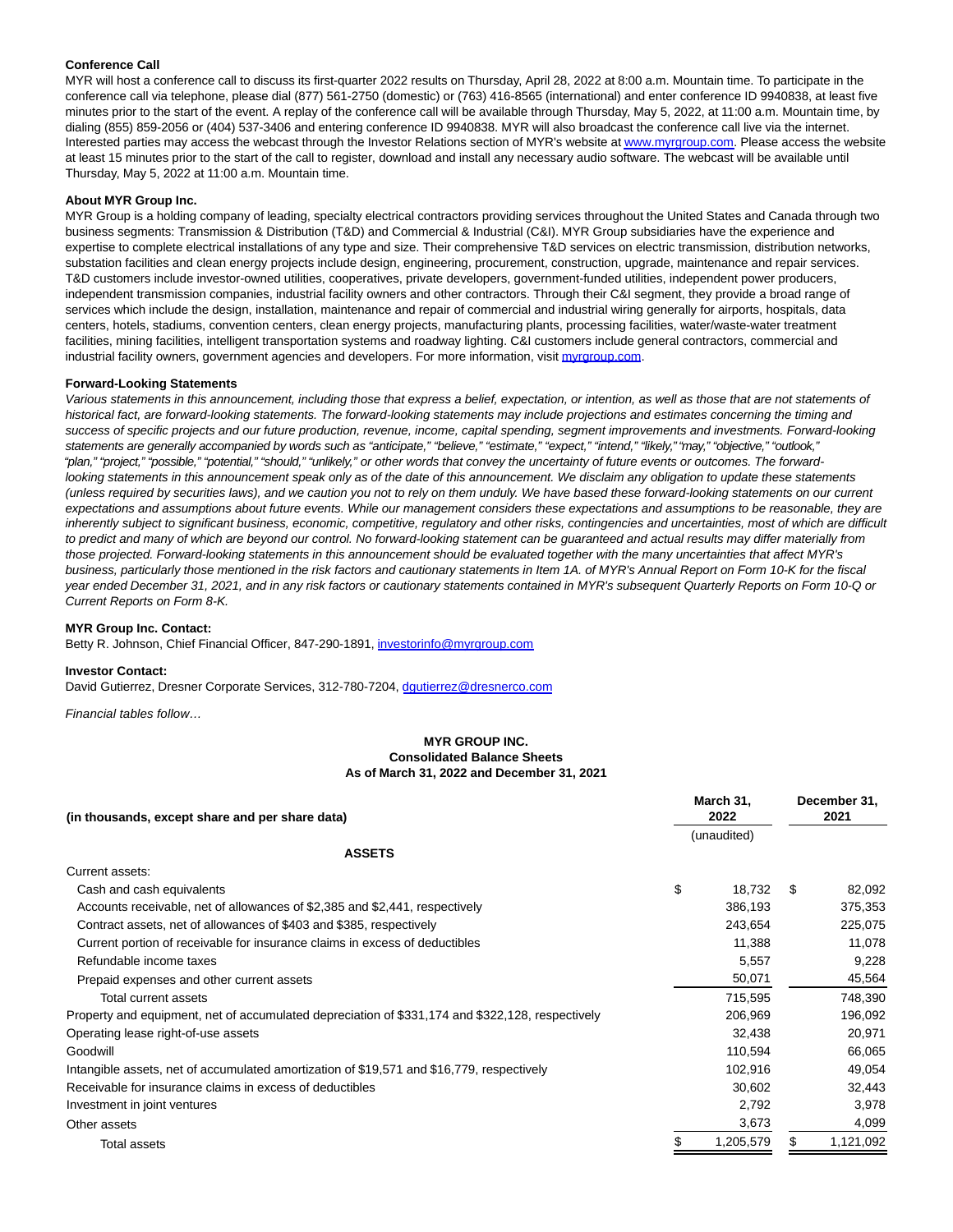# **LIABILITIES AND STOCKHOLDERS' EQUITY**

| <b>Current liabilities:</b>                                                                                                                     |             |   |         |
|-------------------------------------------------------------------------------------------------------------------------------------------------|-------------|---|---------|
| Current portion of long-term debt                                                                                                               | \$<br>1,039 | S | 1,039   |
| Current portion of operating lease obligations                                                                                                  | 9,270       |   | 7,765   |
| Current portion of finance lease obligations                                                                                                    | 1,374       |   |         |
| Accounts payable                                                                                                                                | 223,703     |   | 200,744 |
| <b>Contract liabilities</b>                                                                                                                     | 165,127     |   | 167,931 |
| Current portion of accrued self-insurance                                                                                                       | 25,916      |   | 24,242  |
| Accrued income taxes                                                                                                                            | 2,866       |   | 2,021   |
| Other current liabilities                                                                                                                       | 68,969      |   | 94,857  |
| Total current liabilities                                                                                                                       | 498,264     |   | 498,599 |
| Deferred income tax liabilities                                                                                                                 | 24,627      |   | 24,620  |
| Long-term debt                                                                                                                                  | 48,657      |   | 3,464   |
| Accrued self-insurance                                                                                                                          | 48,794      |   | 50,816  |
| Operating lease obligations, net of current maturities                                                                                          | 23,180      |   | 13,230  |
| Finance lease obligations, net of current maturities                                                                                            | 3,001       |   |         |
| Other liabilities                                                                                                                               | 22,778      |   | 11,261  |
| Total liabilities                                                                                                                               | 669,301     |   | 601,990 |
| Commitments and contingencies                                                                                                                   |             |   |         |
| Stockholders' equity:                                                                                                                           |             |   |         |
| Preferred stock—\$0.01 par value per share; 4,000,000 authorized shares; none issued and outstanding<br>at March 31, 2022 and December 31, 2021 |             |   |         |

| Common stock—\$0.01 par value per share; 100,000,000 authorized shares; 16,995,250 and 16,870,636 |   |           |           |
|---------------------------------------------------------------------------------------------------|---|-----------|-----------|
| shares issued and outstanding at March 31, 2022 and December 31, 2021, respectively               |   | 170       | 168       |
| Additional paid-in capital                                                                        |   | 159.256   | 163.754   |
| Accumulated other comprehensive income                                                            |   | 1.824     | 173       |
| Retained earnings                                                                                 |   | 375.028   | 355,007   |
| Total stockholders' equity                                                                        |   | 536.278   | 519,102   |
| Total liabilities and stockholders' equity                                                        | S | 1.205.579 | 1.121.092 |

# **MYR GROUP INC. Unaudited Consolidated Statements of Operations Three Months Ended March 31, 2022 and 2021**

| 2021<br>2022<br>(in thousands, except per share data)<br>\$<br>636,624<br>592,486<br>Contract revenues<br>\$<br>556,139<br>515,533<br>Contract costs<br>80,485<br>76,953<br>Gross profit<br>53,564<br>49,647<br>Selling, general and administrative expenses<br>Amortization of intangible assets<br>2,767<br>578<br>(748)<br>(683)<br>Gain on sale of property and equipment<br>24,902<br>27,411<br>Income from operations<br>Other income (expense):<br>Interest income<br>8<br>13<br>(451)<br>(475)<br>Interest expense<br>(15)<br>41<br>Other income (expense), net |
|-------------------------------------------------------------------------------------------------------------------------------------------------------------------------------------------------------------------------------------------------------------------------------------------------------------------------------------------------------------------------------------------------------------------------------------------------------------------------------------------------------------------------------------------------------------------------|
|                                                                                                                                                                                                                                                                                                                                                                                                                                                                                                                                                                         |
|                                                                                                                                                                                                                                                                                                                                                                                                                                                                                                                                                                         |
|                                                                                                                                                                                                                                                                                                                                                                                                                                                                                                                                                                         |
|                                                                                                                                                                                                                                                                                                                                                                                                                                                                                                                                                                         |
|                                                                                                                                                                                                                                                                                                                                                                                                                                                                                                                                                                         |
|                                                                                                                                                                                                                                                                                                                                                                                                                                                                                                                                                                         |
|                                                                                                                                                                                                                                                                                                                                                                                                                                                                                                                                                                         |
|                                                                                                                                                                                                                                                                                                                                                                                                                                                                                                                                                                         |
|                                                                                                                                                                                                                                                                                                                                                                                                                                                                                                                                                                         |
|                                                                                                                                                                                                                                                                                                                                                                                                                                                                                                                                                                         |
|                                                                                                                                                                                                                                                                                                                                                                                                                                                                                                                                                                         |
|                                                                                                                                                                                                                                                                                                                                                                                                                                                                                                                                                                         |
| 24,444<br>26,990<br>Income before provision for income taxes                                                                                                                                                                                                                                                                                                                                                                                                                                                                                                            |
| 3,756<br>7,062<br>Income tax expense                                                                                                                                                                                                                                                                                                                                                                                                                                                                                                                                    |
| 20,688<br>19,928<br>\$<br>Net income                                                                                                                                                                                                                                                                                                                                                                                                                                                                                                                                    |
| Income per common share:                                                                                                                                                                                                                                                                                                                                                                                                                                                                                                                                                |
| -Basic<br>\$<br>1.22<br>1.19<br>\$                                                                                                                                                                                                                                                                                                                                                                                                                                                                                                                                      |
| \$<br>-Diluted<br>1.21<br>\$<br>1.17                                                                                                                                                                                                                                                                                                                                                                                                                                                                                                                                    |
| Weighted average number of common shares and potential common shares outstanding:                                                                                                                                                                                                                                                                                                                                                                                                                                                                                       |
| 16,916<br>16,760<br>-Basic                                                                                                                                                                                                                                                                                                                                                                                                                                                                                                                                              |
| -Diluted<br>17,133<br>17,045                                                                                                                                                                                                                                                                                                                                                                                                                                                                                                                                            |

# **MYR GROUP INC.**

**Unaudited Consolidated Statements of Cash Flows**

**Three Months Ended March 31, 2022 and 2021**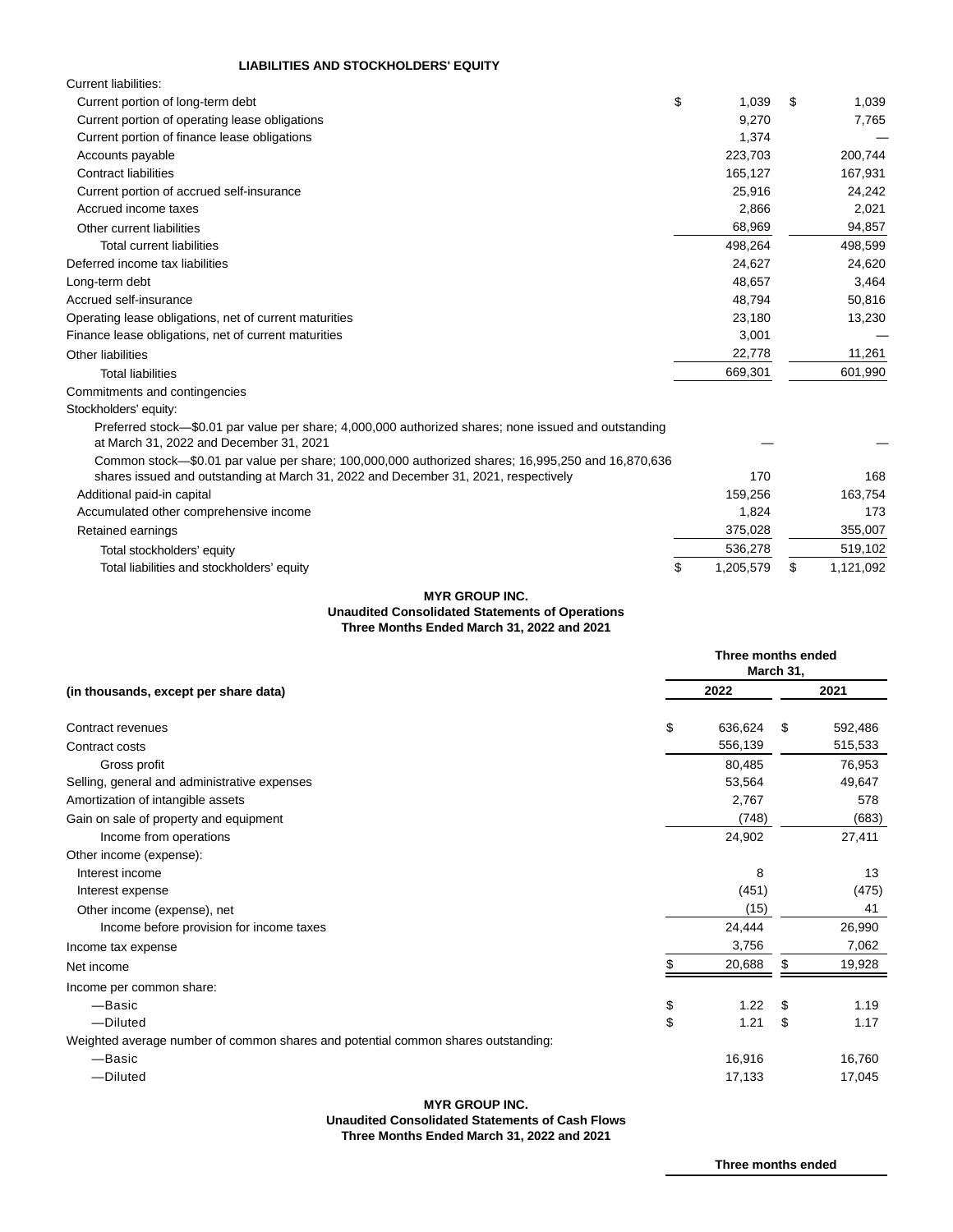|                                                                                         | March 31,    |    |          |  |  |
|-----------------------------------------------------------------------------------------|--------------|----|----------|--|--|
| (in thousands)                                                                          | 2022         |    | 2021     |  |  |
| Cash flows from operating activities:                                                   |              |    |          |  |  |
| Net income                                                                              | \$<br>20.688 | \$ | 19,928   |  |  |
| Adjustments to reconcile net income to net cash flows provided by operating activities: |              |    |          |  |  |
| Depreciation and amortization of property and equipment                                 | 11,904       |    | 11,293   |  |  |
| Amortization of intangible assets                                                       | 2,767        |    | 578      |  |  |
| Stock-based compensation expense                                                        | 1,624        |    | 1,487    |  |  |
| Deferred income taxes                                                                   | (1)          |    | (47)     |  |  |
| Gain on sale of property and equipment                                                  | (748)        |    | (683)    |  |  |
| Other non-cash items                                                                    | 886          |    | 529      |  |  |
| Changes in operating assets and liabilities, net of acquisition:                        |              |    |          |  |  |
| Accounts receivable, net                                                                | 2,902        |    | 12,592   |  |  |
| Contract assets, net                                                                    | (5,745)      |    | (6,991)  |  |  |
| Receivable for insurance claims in excess of deductibles                                | 1,531        |    | 802      |  |  |
| Other assets                                                                            | 281          |    | 15,314   |  |  |
| Accounts payable                                                                        | 15,613       |    | 29,198   |  |  |
| <b>Contract liabilities</b>                                                             | (4, 470)     |    | (18,087) |  |  |
| Accrued self-insurance                                                                  | (352)        |    | (285)    |  |  |
| Other liabilities                                                                       | (25, 413)    |    | (6, 238) |  |  |
| Net cash flows provided by operating activities                                         | 21,467       |    | 59,390   |  |  |
| Cash flows from investing activities:                                                   |              |    |          |  |  |
| Proceeds from sale of property and equipment                                            | 1,027        |    | 651      |  |  |
| Cash paid for acquired business, net of cash acquired                                   | (110, 576)   |    |          |  |  |
| Purchases of property and equipment                                                     | (14, 037)    |    | (7,031)  |  |  |
| Net cash flows used in investing activities                                             | (123, 586)   |    | (6,380)  |  |  |
| Cash flows from financing activities:                                                   |              |    |          |  |  |
| Net borrowings under revolving lines of credit                                          | 45,193       |    |          |  |  |
| Payment of principal obligations under finance leases                                   | (437)        |    | (273)    |  |  |
| Proceeds from exercise of stock options                                                 | 4            |    | 110      |  |  |
| Payments related to tax withholding for stock-based compensation                        | (6,791)      |    | (2,618)  |  |  |
| Other financing activities                                                              |              |    | 12       |  |  |
| Net cash flows provided by (used in) financing activities                               | 37,969       |    | (2,769)  |  |  |
| Effect of exchange rate changes on cash                                                 | 790          |    | 160      |  |  |
| Net increase (decrease) in cash and cash equivalents                                    | (63, 360)    |    | 50,401   |  |  |
| Cash and cash equivalents:                                                              |              |    |          |  |  |
| Beginning of period                                                                     | 82,092       |    | 22,668   |  |  |
| End of period                                                                           | \$<br>18.732 | \$ | 73.069   |  |  |

# **MYR GROUP INC.**

# **Unaudited Consolidated Selected Data, Unaudited Performance Measure and Reconciliation of Non-GAAP Measure For the Three and Twelve Months Ended March 31, 2022 and 2021 and As of March 31, 2022, December 31, 2021, March 31, 2021 and March 31, 2020**

|                                                            |  | Three months ended | March 31, |         |  | Last twelve months ended<br>March 31, |  |           |  |
|------------------------------------------------------------|--|--------------------|-----------|---------|--|---------------------------------------|--|-----------|--|
| (dollars in thousands, except share and per share<br>data) |  | 2022               |           | 2021    |  | 2022                                  |  | 2021      |  |
| <b>Summary Statement of Operations Data:</b>               |  |                    |           |         |  |                                       |  |           |  |
| Contract revenues                                          |  | 636,624            |           | 592,486 |  | 2,542,427                             |  | 2,321,408 |  |
| Gross profit                                               |  | 80,485             |           | 76,953  |  | 328,513                               |  | 291,174   |  |
| Income from operations                                     |  | 24,902             |           | 27,411  |  | 116,051                               |  | 97,548    |  |
| Income before provision for income taxes                   |  | 24,444             |           | 26,990  |  | 113,760                               |  | 94,373    |  |
| Income tax expense                                         |  | 3,756              |           | 7,062   |  | 27,994                                |  | 25,618    |  |
| Net income                                                 |  | 20,688             |           | 19,928  |  | 85,766                                |  | 68,755    |  |
| Tax rate                                                   |  | 15.4%              |           | 26.2%   |  | 24.6%                                 |  | 27.1%     |  |

**Per Share Data:**

**Income per common share:**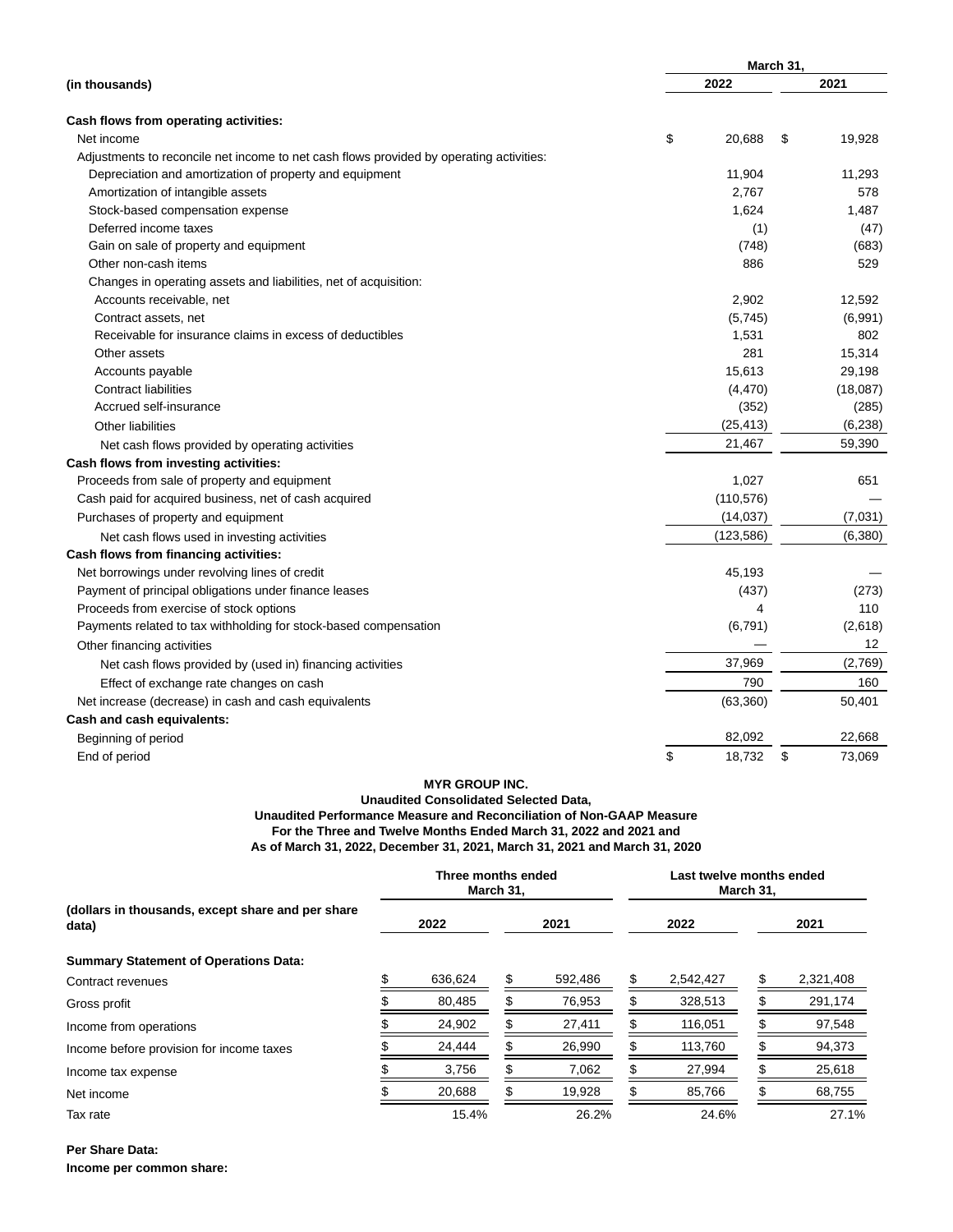| -Basic<br>-Diluted<br>Weighted average number of common shares and<br>potential common shares outstanding: | 1.22<br>1.21 | 1.19<br>1.17 |        | $5.08$ (1) \$<br>$5.00$ (1) \$ | 4.12<br>4.06 | (1)<br>(1) |
|------------------------------------------------------------------------------------------------------------|--------------|--------------|--------|--------------------------------|--------------|------------|
| -Basic                                                                                                     | 16.916       | 16.760       | 16,877 | (2)                            | 16,717       | (2)        |
| -Diluted                                                                                                   | 17.133       | 17.045       | 17,159 | (2)                            | 16,928       | (2)        |

| (in thousands)<br><b>Summary Balance Sheet Data:</b> | March 31.<br>2022 | December 31.<br>2021 | March 31.<br>2021 | March 31,<br>2020 |
|------------------------------------------------------|-------------------|----------------------|-------------------|-------------------|
| Total assets                                         | 1,205,579         | 1.121.092            | \$<br>1.019.246   | 993.246           |
|                                                      |                   |                      |                   |                   |
| Total stockholders' equity                           | 536,278           | 519,102              | 448,464           | 374,986           |
| Goodwill and intangible assets                       | 213,510           | 115,119              | 116,860           | 119,713           |
| Total funded debt (3)                                | \$<br>49,696      | 4,503                | \$<br>29,420      | 161,384           |

| (in thousands)                                               |    | Last twelve months ended<br>March 31, |     |         |  |  |  |  |
|--------------------------------------------------------------|----|---------------------------------------|-----|---------|--|--|--|--|
|                                                              |    | 2022                                  |     | 2021    |  |  |  |  |
| <b>Financial Performance Measure (4):</b>                    |    |                                       |     |         |  |  |  |  |
| <b>Reconciliation of Non-GAAP measure:</b>                   |    |                                       |     |         |  |  |  |  |
| Net income                                                   | \$ | 85.766                                | \$  | 68.755  |  |  |  |  |
| Interest expense, net                                        |    | 1,710                                 |     | 3,505   |  |  |  |  |
| Amortization of intangible assets                            |    | 4.500                                 |     | 2,936   |  |  |  |  |
| Tax impact of interest and amortization of intangible assets |    | (1,528)                               |     | (1,746) |  |  |  |  |
| EBIA, net of taxes (5)                                       | J  | 90,448                                | \$. | 73,450  |  |  |  |  |

See notes at the end of this earnings release

# **MYR GROUP INC. Unaudited Performance Measures and Reconciliation of Non-GAAP Measures Three and Twelve Months Ended March 31, 2022 and 2021**

|                                                                         | Three months ended | March 31, |         |               | March 31, | Last twelve months ended |  |
|-------------------------------------------------------------------------|--------------------|-----------|---------|---------------|-----------|--------------------------|--|
| (in thousands, except share, per share data, ratios and<br>percentages) | 2022               |           | 2021    | 2022          |           | 2021                     |  |
| <b>Financial Performance Measures (4):</b>                              |                    |           |         |               |           |                          |  |
| EBITDA (6)                                                              | \$<br>39,558       | \$        | 39,323  | \$<br>164,475 | \$        | 144,333                  |  |
| <b>EBITDA per Diluted Share (7)</b>                                     | \$<br>2.31         | \$        | 2.31    | \$<br>9.59    | \$        | 8.52                     |  |
| Free Cash Flow (8)                                                      | \$<br>7,430        | \$        | 52,359  | \$<br>39,938  | \$        | 157,066                  |  |
| Book Value per Period End Share (9)                                     | \$<br>31.16        | \$        | 26.22   |               |           |                          |  |
| Tangible Book Value (10)                                                | \$<br>322,768      | \$        | 331,604 |               |           |                          |  |
| Tangible Book Value per Period End Share (11)                           | \$<br>18.76        | \$        | 19.39   |               |           |                          |  |
| <b>Funded Debt to Equity Ratio (12)</b>                                 | 0.09               |           | 0.07    |               |           |                          |  |
| <b>Asset Turnover (13)</b>                                              |                    |           |         | 2.49          |           | 2.34                     |  |
| Return on Assets (14)                                                   |                    |           |         | 8.4%          |           | 6.9%                     |  |
| Return on Equity (15)                                                   |                    |           |         | 19.1%         |           | 18.3%                    |  |
| <b>Return on Invested Capital (18)</b>                                  |                    |           |         | 18.6%         |           | 16.2%                    |  |
| <b>Reconciliation of Non-GAAP Measures:</b>                             |                    |           |         |               |           |                          |  |
| <b>Reconciliation of Net Income to EBITDA:</b>                          |                    |           |         |               |           |                          |  |
| Net income                                                              | 20.688             |           | 19.928  | 85,766        |           | 68,755                   |  |
| Interest expense, net                                                   | 443                |           | 462     | 1.710         |           | 3,505                    |  |
| Income tax expense                                                      | 3,756              |           | 7,062   | 27,994        |           | 25,618                   |  |
| Depreciation and amortization                                           | 14,671             |           | 11,871  | 49,005        |           | 46,455                   |  |
| EBITDA (6)                                                              | \$<br>39,558       | \$        | 39,323  | \$<br>164,475 | \$        | 144,333                  |  |

**Reconciliation of Net Income per Diluted Share to EBITDA per Diluted Share:**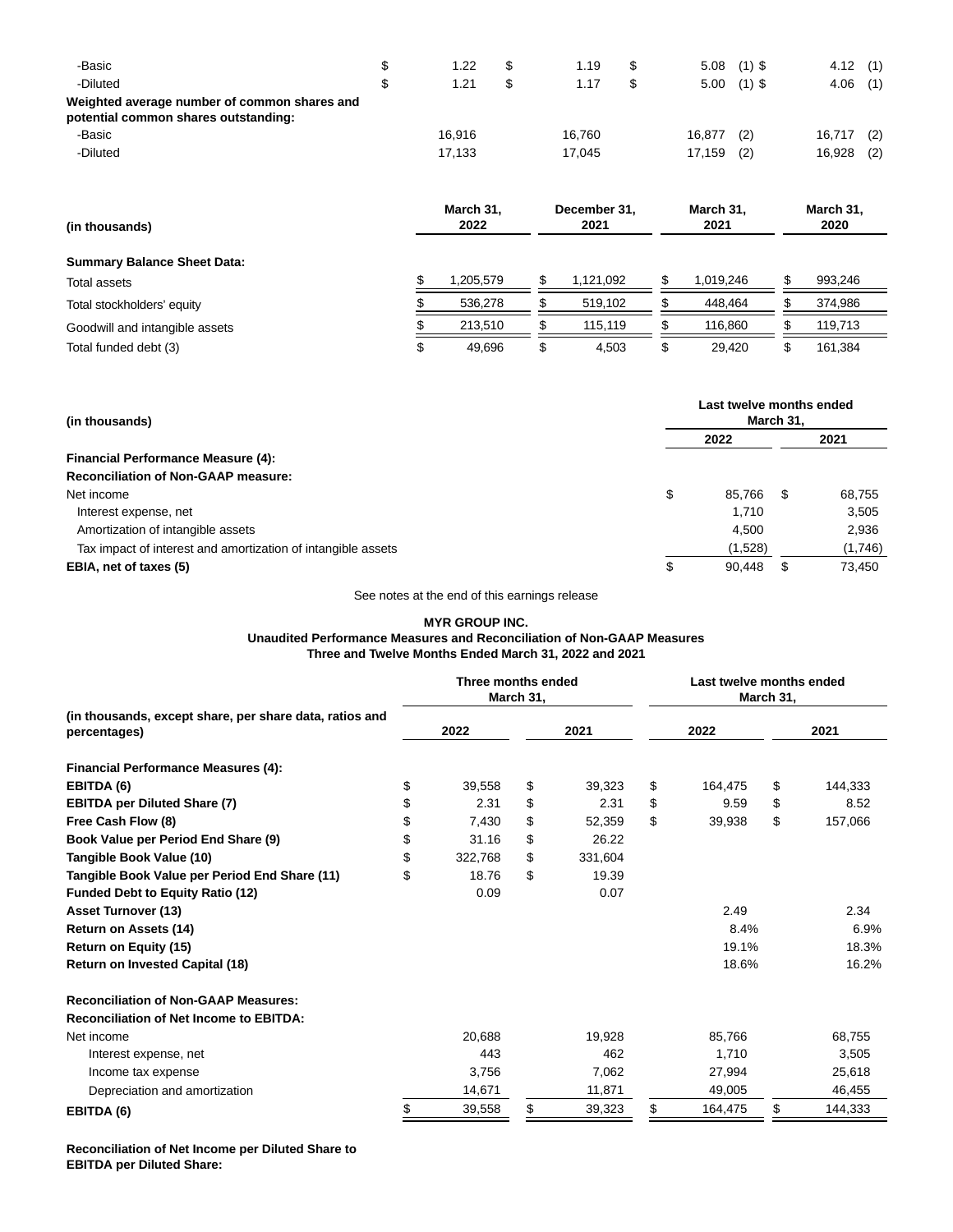| Net income per share                                 | 1.21         |    | 1.17    |   | 5.00      | 4.06          |
|------------------------------------------------------|--------------|----|---------|---|-----------|---------------|
| Interest expense, net, per share                     | 0.03         |    | 0.03    |   | 0.10      | 0.21          |
| Income tax expense per share                         | 0.22         |    | 0.41    |   | 1.63      | 1.51          |
| Depreciation and amortization per share              | 0.85         |    | 0.70    |   | 2.86      | 2.74          |
| <b>EBITDA per Diluted Share (7)</b>                  | 2.31         | S  | 2.31    |   | 9.59      | 8.52          |
| <b>Calculation of Free Cash Flow:</b>                |              |    |         |   |           |               |
| Net cash flow from operating activities              | \$<br>21.467 | \$ | 59.390  | S | 99.305    | \$<br>199.314 |
| Less: cash used in purchasing property and equipment | (14, 037)    |    | (7,031) |   | (59, 367) | (42, 248)     |
| Free Cash Flow (8)                                   | 7,430        |    | 52,359  |   | 39,938    | 157,066       |

See notes at the end of this earnings release.

### **MYR GROUP INC. Unaudited Performance Measures and Reconciliation of Non-GAAP Measures As of March 31, 2022, 2021 and 2020**

| (in thousands)                                                                                 |    | March 31, 2022 | March 31, 2021 |                |
|------------------------------------------------------------------------------------------------|----|----------------|----------------|----------------|
| Reconciliation of Book Value to Tangible Book Value:                                           |    |                |                |                |
| Book value (total stockholders' equity)                                                        |    |                | \$<br>536,278  | \$<br>448,464  |
| Goodwill and intangible assets                                                                 |    |                | (213, 510)     | (116, 860)     |
| Tangible Book Value (10)                                                                       |    |                | \$<br>322,768  | \$<br>331,604  |
| Reconciliation of Book Value per Period End Share to Tangible Book Value per Period End Share: |    |                |                |                |
| Book value per period end share                                                                |    |                | \$<br>31.16    | \$<br>26.22    |
| Goodwill and intangible assets per period end share                                            |    |                | (12.40)        | (6.83)         |
| Tangible Book Value per Period End Share (11)                                                  |    |                | \$<br>18.76    | \$<br>19.39    |
| <b>Calculation of Period End Shares:</b>                                                       |    |                |                |                |
| Shares outstanding                                                                             |    |                | 16,995         | 16,817         |
| Plus: common equivalents                                                                       |    |                | 217            | 285            |
| Period End Shares (16)                                                                         |    |                | 17,212         | 17,102         |
| (in thousands)                                                                                 |    | March 31, 2022 | March 31, 2021 | March 31, 2020 |
| <b>Reconciliation of Invested Capital to Stockholders Equity:</b>                              |    |                |                |                |
| Book value (total stockholders' equity)                                                        | \$ | 536,278        | \$<br>448,464  | \$<br>374,986  |
| Plus: total funded debt                                                                        |    | 49.696         | 29,420         | 161,384        |
| Less: cash and cash equivalents                                                                |    | (18, 732)      | (73,069)       | (33,997)       |
| <b>Invested Capital</b>                                                                        | \$ | 567,242        | \$<br>404,815  | \$<br>502,373  |
| <b>Average Invested Capital (17)</b>                                                           | \$ | 486,029        | \$<br>453,594  |                |

See notes at the end of this earnings release.

(1) Last-twelve-months earnings per share is the sum of earnings per share reported in the last four quarters.

(2) Last-twelve-months weighted average basic and diluted shares were determined by adding the weighted average shares reported for the last four quarters and dividing by four.

(3) Funded debt includes outstanding borrowings under our revolving credit facility and our outstanding equipment notes.

(4) These financial performance measures are provided as supplemental information to the financial statements. These measures are used by management to evaluate our past performance, our prospects for future performance and our ability to comply with certain material covenants as defined within our credit agreement, and to compare our results with those of our peers. In addition, we believe that certain of the measures, such as book value, tangible book value, free cash flow, asset turnover, return on equity, and debt leverage are measures that are monitored by sureties, lenders, lessors, suppliers and certain investors. Our calculation of each measure is described in the following notes; our calculation may not be the same as the calculations made by other companies.

(5) EBIA, net of taxes is defined as net income plus net interest plus amortization of intangible assets, less the tax impact of net interest and amortization of intangible assets. The tax impact of net interest and amortization of intangible assets is computed by multiplying net interest and amortization of intangible assets by the effective tax rate. Management uses EBIA, net of taxes, to measure our results exclusive of the impact of financing and amortization of intangible assets costs.

(6) EBITDA is defined as earnings before interest, taxes, depreciation and amortization. EBITDA is not recognized under GAAP and does not purport to be an alternative to net income as a measure of operating performance or to net cash flows provided by operating activities as a measure of liquidity. Certain material covenants contained within our credit agreement are based on EBITDA with certain additional adjustments, including our interest coverage ratio and leverage ratio, which we must comply with to avoid potential immediate repayment of amounts borrowed or additional fees